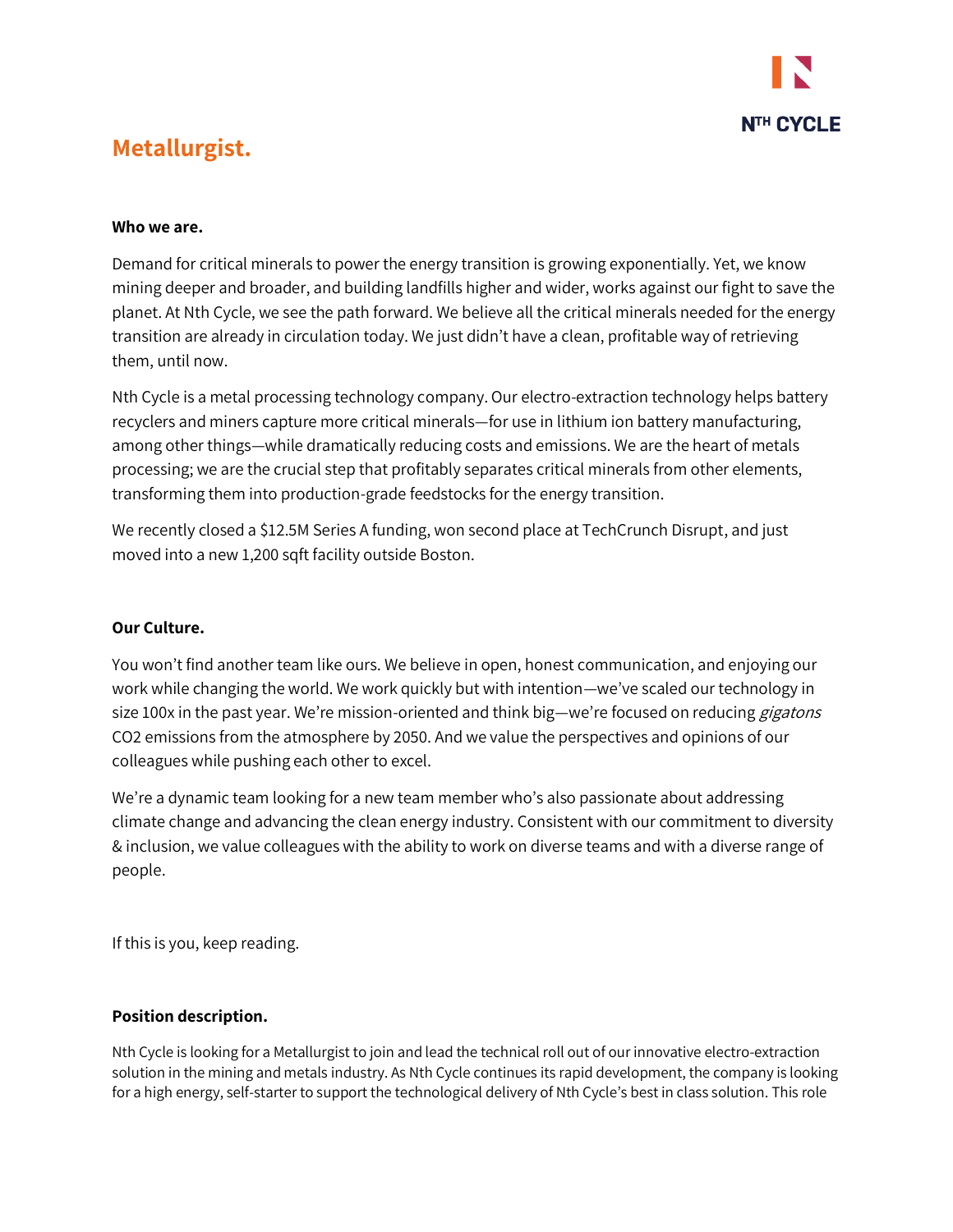

# N<sub>TH</sub> C<sub>VCI</sub> F

requires a confident and innovative professional, a good listener, aggressive in discovering novel solutions to classical metallurgic problems, focused on meeting the customer's technical specifications, and able to work well on a team within a rapidly growing business. Proven success navigating complex flowsheets and identifying potential plug-and-play opportunities for the Nth Cycle technology will be the key to consulting with our potential partners and generating proposals to meet their unique metals and material upgrade needs. We are looking for a sharp, hungry individual who is committed to truly redefining the way we refine critical minerals for the energy transition.

This role will report to the VP of Engineering. They will work with the research, development, and engineering teams to deliver metallurgic solutions in areas such as: selective leaching procedures for new metal feedstocks, selective precipitation processes for complex metal solutions, and development of test parameters to validate new materials, and characterize metal products. This role will mostly be hands-on laboratory efforts, but success will likely require interfacing virtually and in-person with customers and partners.

#### **Key responsibilities and accountabilities.**

- Creating and maintaining an active feedstock database to compile methods and build knowledge base
- Develop procedures to characterize incoming feedstocks and determine pre-processing needs
- Develop and execute procedures to digest new feedstocks for specific application metrics
- Collaborate with the technical team to scale pre-processing methods for improved performance
- Develop advanced hydrometallurgic methods that utilize electroextraction as a novel replacement for classical hydrometallurgical techniques such as acid digestion and chemical precipitation
- Communicate technical results and challenges across the organization to advance product development
- Preparing and presenting metallurgic flowsheets
- Identifying potential electroextraction plug-and-play sites in pre-existing metallurgic flow sheets
- Characterization of metal and metal hydroxide products

# **Qualifications and experience.**

Qualified candidates will possess a strong combination of the following:

- Minimum 3 years professional or academic experience in the metallurgy, mining engineering, geological engineering, or a related field with an experimental focus.
- Ability to work hands-on in lab individually and as a team.
- Demonstrated aptitude in aqueous & solid metal analyses such as AA, ICP-MS, UV-vis, XRD, XRF, XPS, EDS, SEM, etc.
- Extensive experience with Microsoft Excel and other spreadsheet and modeling tools such as Matlab, Python, Comsol, etc. for quantitative data analysis and geochemical simulations.
- Strong written and oral communication skills.
- Ability, enthusiasm, and flexibility to perform in a fast-paced environment.
- Thorough technical understanding of metal dissolution-precipitation equilibrium, kinetics, and mechanisms to allow for rapid theoretical qualitative feedstock analysis and in-depth quantitative analysis.